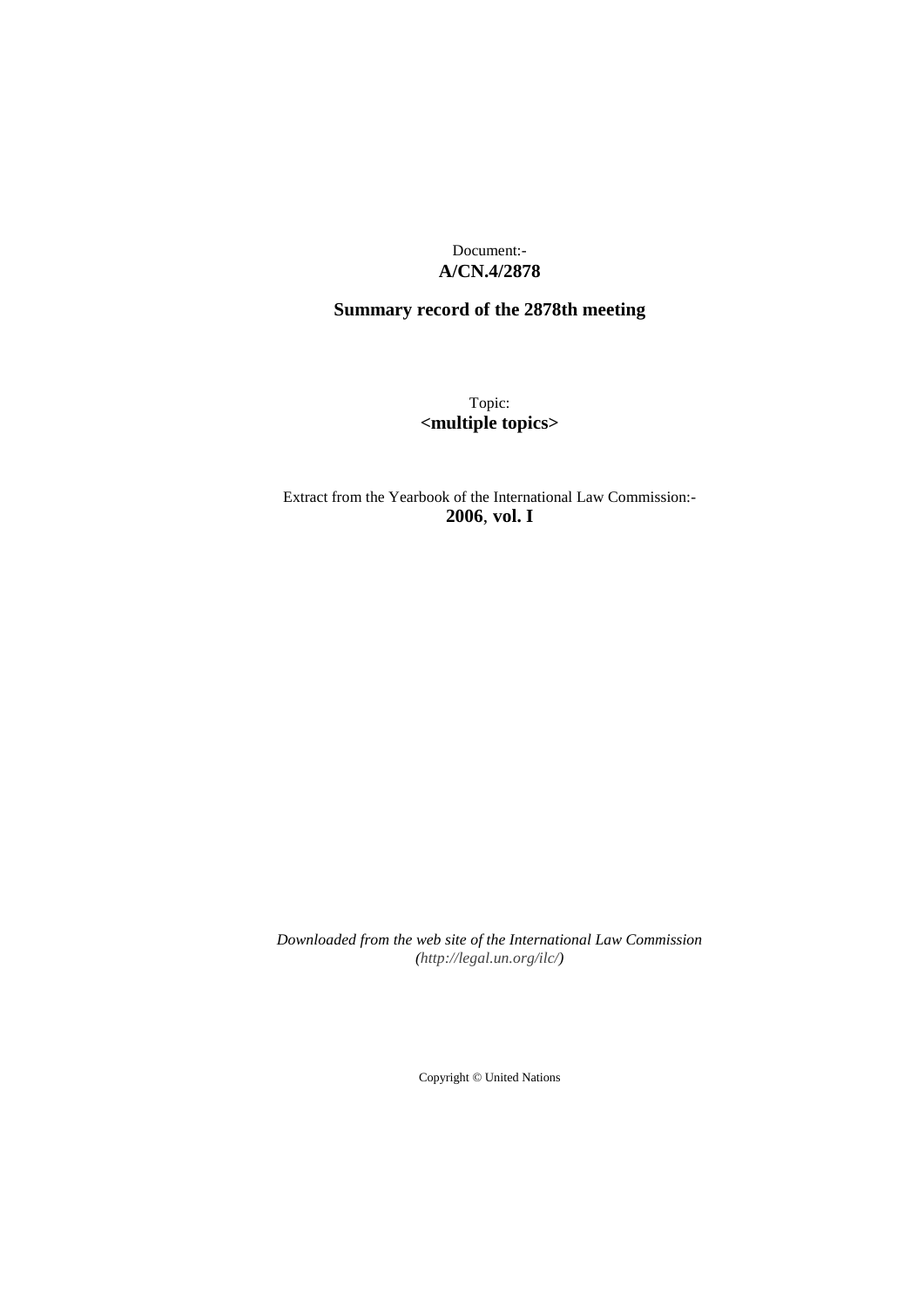now called on to become involved in situations entailing serious risks to life and security. Mr. Momtaz had raised interesting questions about the extent of the right of selfdefence, but he himself agreed with the Special Rapporteur that it would be unwise for the Commission, either in the text or in the commentary, to attempt to define the extent of that right or the circumstances that might trigger it. That was a matter to be reserved for consideration by the Security Council, by another authorizing body in the case of a peacekeeping operation or, in the case of collective defence, by a collective security organization or its members. Of course, draft article 18 was without prejudice to the right of the Security Council, under Chapter VII of the Charter, to authorize the use of force by an international organization going beyond the scope of self-defence, and the commentary should perhaps make that clear.

30. With respect to draft article 19, the legitimacy of countermeasures needed to be recognized for international organizations, just as it was for States. Like States, international organizations needed to have lawful options for dealing with unlawful actions by other entities.

31. With respect to *force majeure*, he had no problem with the proposed draft article 20, but like Mr. Mansfield, he had difficulty with the suggestion in paragraph 31 of the report that *force majeure* in the form of insufficient funding could be used as an excuse for the failure of an international organization to comply with its obligations. That would shift the consequences of such financial lapses away from the organization and its members and place them on the shoulders of other parties that had dealt in good faith with the organization. Lack of funding was not an "irresistible force" or "unforeseen event" for the purposes of *force majeure*, but rather a foreseeable and common occurrence. The organization should manage its finances and commitments so that it could deal with such funding shortfalls, rather than simply being relieved of its obligations.

32. With respect to distress, he agreed that international organizations should have the benefit of an exception such as that contained in draft article 21. It might be, however, as Ms. Escarameia had suggested, that the language of paragraph 1 needed adjustment, given that international organizations were now frequently responsible for the lives and safety of many persons in dangerous situations.

33. Draft article 22 on necessity was perhaps the most controversial of all the provisions. Like Mr. Mansfield, he had real doubts about the way that principle had been embodied in the draft articles on the responsibility of States. Nevertheless, if that excuse had been recognized for States, the same should probably be done for international organizations. While such organizations did not, for the most part, have the same interests as States, in some situations they might have comparable "essential" interests that they had a duty to protect. He would therefore not object in principle to draft article 22, but would suggest that it be made clear that it was primarily designed for situations where international organizations were exercising functions comparable to those of States, such as when charged with the governance of a territory and the protection of the lives and welfare of its population.

34. With respect to compliance with peremptory norms, he had no problem with the proposed draft article 23, but he did have difficulty with paragraph 48 of the report, which seemed to suggest that consent could be given for military intervention only in specific instances and not in advance for a defined category of situations. States, he believed, had the sovereign right to give advance consent to military activities in their territory by other States or by international organizations, and in fact that was often done. The Commission should not attempt, either in the commentary or in the draft articles, to resolve such highly controversial and difficult issues about the substance of peremptory norms or their relationship to other hierarchical principles of international law, a matter being considered under the topic of fragmentation of international law.

35. Lastly, he had no problem with draft article 24, which was logically parallel to the disclaimers in the draft articles on responsibility of States. In conclusion, he said he was in favour of referring of the proposed draft articles to the Drafting Committee.

36. Mr. YAMADA commended the Special Rapporteur's concise and well-reasoned report, with which he agreed almost in its entirety. It was gratifying to note that international organizations were now demonstrating keen interest in the Commission's work on the topic.

37. Circumstances precluding wrongfulness was one area where there was no reason to depart from the substantive principles set forth in the provisions on responsibility of States. Those principles were in the process of becoming customary international law and were soon to be reviewed by the General Assembly. The Commission should not create confusion by proposing alterations to those substantive principles. Accordingly, he supported the Special Rapporteur's proposals, which introduced only necessary textual changes and drafting improvements.

38. He favoured deferring consideration of draft article 19, on countermeasures, until a decision was made on whether the question of countermeasures by an international organization against a State should be addressed in the current draft articles. With the exception of draft article 19, therefore, the provisions proposed in the report should be referred to the Drafting Committee.

*The meeting rose at 11.30 a.m.*

### **2878th MEETING**

*Thursday, 18 May 2006, at 10.05 a.m.*

*Chairperson*: Mr. Guillaume PAMBOU-TCHIVOUNDA

*Present*: Mr. Addo, Mr. Baena Soares, Mr. Brownlie, Mr. Candioti, Mr. Chee, Mr. Comissário Afonso, Mr. Dugard, Mr. Economides, Ms. Escarameia, Mr. Fomba, Mr. Gaja, Mr. Galicki, Mr. Kateka, Mr. Kemicha, Mr. Kolodkin, Mr. Koskenniemi, Mr. Mansfield, Mr. Matheson, Mr. Momtaz, Mr. Opertti Badan, Mr. Sreenivasa Rao, Mr. Rodríguez Cedeño, Mr. Valencia-Ospina, Ms. Xue, Mr. Yamada.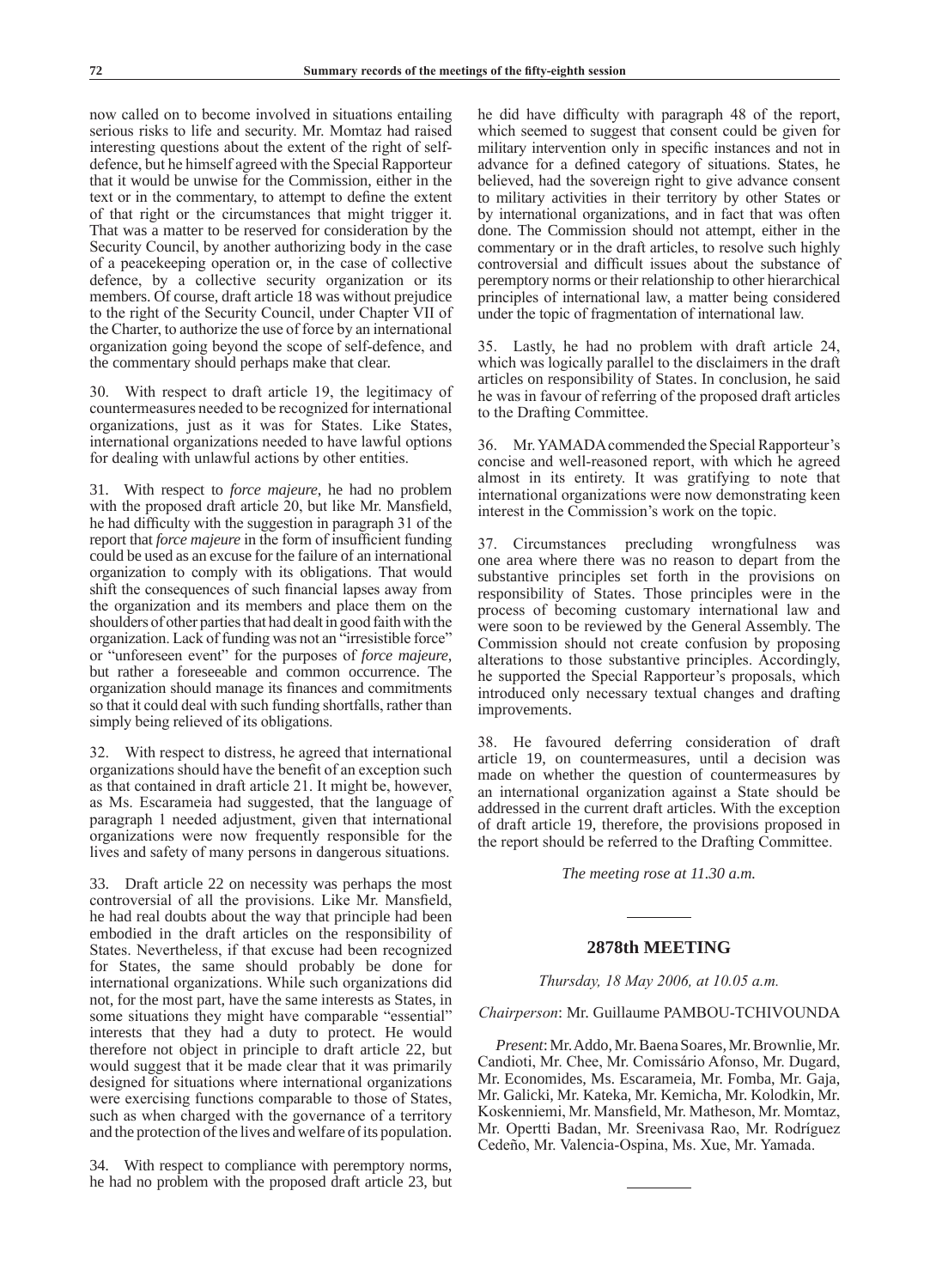### **Responsibility of international organizations (***continued***) (A/CN.4/560, sect. C, A/CN.4/564 and Add.1–2, A/CN.4/568 and Add.1, A/CN.4/L.687 and Add.1 and Corr.1)**

### [Agenda item 4]

Fourth report of the Special Rapporteur (*continued*)

1. Mr. KEMICHA commended the Special Rapporteur for the quality of his work. He noted that in an effort to ensure consistency with the draft articles on State responsibility for internationally wrongful acts, the Special Rapporteur had avoided, apparently without much conviction, circumstances precluding wrongfulness that were not so characterized, a case in point being that of an international organization acting under coercion, which he cited in paragraph 8 of the report.

2. On the question of consent, he said that the example of election-monitoring missions was entirely relevant and draft article 17 did not pose any difficulty. Self-defence, on the other hand, might provide an opportunity for determining how far it was possible to go in transposing the draft articles on State responsibility into articles on the responsibility of international organizations, a transposition that was usually justified. As in draft article 21 on State responsibility,106 draft article 18 required that the measure of self-defence must be "lawful" and must be "taken in conformity with the Charter of the United Nations". He endorsed Ms. Escarameia's proposal not to refer solely to the Charter, but to international law in general. The Special Rapporteur had himself argued in paragraph 18 of his report that the invocability of selfdefence should not be limited to the United Nations.

3. On countermeasures, he noted that the Special Rapporteur had considered whether to provide for an article along the lines of draft article 22 on State responsibility<sup>107</sup> without knowing whether the question of countermeasures taken by an organization against a State would eventually be addressed. He personally preferred to include a proper article 19 provisionally rather than leave a blank in the text.

4. *Force majeure*, which the Special Rapporteur addressed in draft article 20, was clearly a circumstance precluding wrongfulness. As to distress, he did not subscribe to the Special Rapporteur's proposal in paragraph 31 of the report that financial distress might constitute an instance of *force majeure* that the organization concerned could invoke in order to exclude wrongfulness of its failure to comply with an international obligation. He understood the feeling of helplessness and frustration that some parties might have when States abdicated their financial obligations and their duty to show solidarity, but as Mr. Mansfield had pointed out, financial distress could on no account be regarded as *force majeure*, since those entrusted with running international organizations had an obligation of diligence and caution, and situations of financial distress seldom arose without warning. The situation of distress contemplated in draft article 21 was of a completely different nature, and had to do with saving the life of the author or of other persons entrusted to the author's care. In paragraph 33 the Special Rapporteur noted that practice did not offer examples of the invocation of distress by an international organization in a similar situation, and it was therefore unclear why he had proposed a provision modelled on draft article 24 on State responsibility.108

5. With regard to necessity, he agreed with the Special Rapporteur's comment in paragraph 35 of the report that when the ICJ had said that the state of necessity was a ground recognized by customary international law for precluding the wrongfulness of an act not in conformity with an international obligation, it had only considered relations between States, and that an international organization could not invoke necessity as an excuse for non-compliance as a matter of general international law (*Gabčíkovo–Nagymaros Project*, para. 51). He endorsed the idea of providing stricter conditions for international organizations than those applying to States in order to avoid any risk of abuse and shared the view that the criterion of safeguarding "an essential interest against a grave and imminent peril", which draft article 25 on State responsibility<sup>109</sup> required as a ground for invoking necessity, must be understood in the case of international organizations as being "an interest that the organization has the function to protect".

6. Whereas draft article 23 on compliance with peremptory norms did not pose any difficulty, draft article 24, which dealt with the consequences of invoking a circumstance precluding wrongfulness and reproduced the text of draft article  $27$  on State responsibility,<sup>110</sup> could have afforded an opportunity, as the Special Rapporteur himself suggested in paragraph 52 of the report, to make a worthwhile and innovative improvement to the wording of subparagraph (a) by referring more generally to all the elements of the circumstance and not only to the temporal element. The question of compensation, which the draft articles on State responsibility did not cover, should also have been addressed more thoroughly. Such caution on the part of the Special Rapporteur was not, however, surprising, since the Commission had asked him to follow the draft articles on State responsibility closely, and he wished to thank the Special Rapporteur once again for his admirable efforts.

7. Mr. Sreenivasa RAO congratulated the Special Rapporteur on his fourth report, which, like its predecessors, was rich and well thought out, yet concise and logically structured.

8. Aligning the draft articles on responsibility of international organizations with the draft articles on State responsibility for internationally wrongful acts had some advantages but also some disadvantages, to which he would revert later.

9. As noted in the report, an interesting debate that had taken place during consideration of the draft articles on

<sup>106</sup> *Ibid.*, p. 27.

<sup>107</sup> *Ibid.*

<sup>108</sup> *Ibid.*

<sup>109</sup> *Ibid.*, p. 28.

<sup>110</sup> *Ibid.*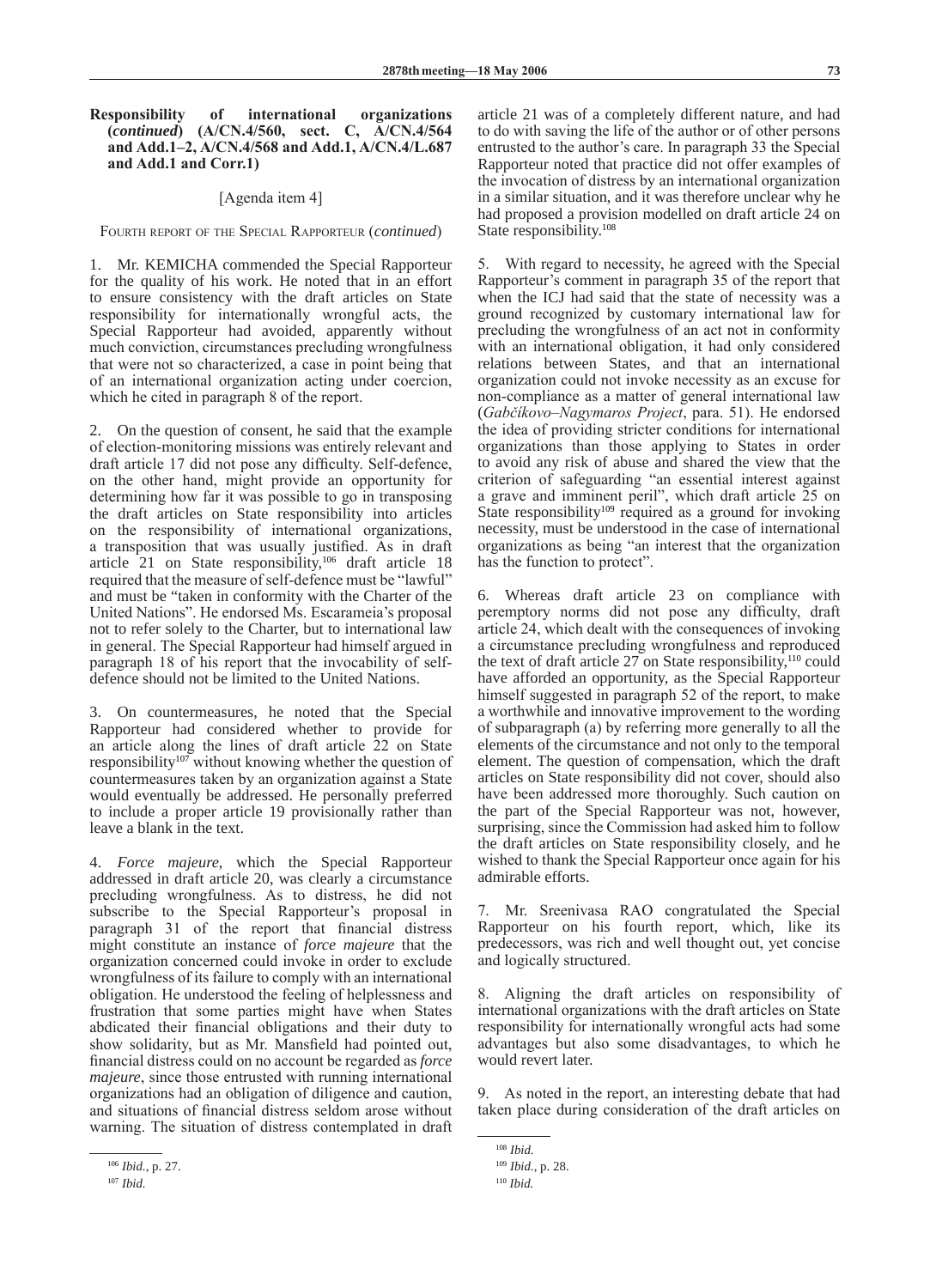State responsibility was also relevant to the responsibility of international organizations, the question being whether the exceptions listed constituted a justification precluding wrongfulness in a given case or whether they were simply factors having the effect of limiting the scope of wrongfulness while the act was being committed. The Special Rapporteur invited the Commission to adopt the view that it had espoused in the context of State responsibility, which was not to consider such exceptions as justifications and to specify that, even if the wrongfulness was suspended, the obligation to compensate remained. If a given act was lawful, the question of compensation did not arise. If it was unlawful, however, but the unlawfulness had been temporarily suspended, compensation remained a possibility. It would, however, be useful if the Special Rapporteur could share his thinking more fully with the Commission.

10. With regard to consent, he wondered whether the example given in the report, namely that of electionmonitoring missions, was sufficiently relevant to settle the question of consent once and for all. Further information on the mandate of the Aceh Monitoring Mission in Indonesia, mentioned in paragraph 13 of the report, would be welcome, and other examples drawn from practice would be even better.

11. The expression "defence of the mission", which appeared in paragraph 17 of the report to explain the term "self-defence" when applied to the mandates of peacekeeping and peace-enforcement forces, was far too broad and gave too much weight to the possible use of force in such circumstances, going far beyond the situation contemplated in Chapter VII of the Charter of the United Nations. It was thus out of place in the present text. The comments in paragraph 18 of the report concerning self-defence as a circumstance precluding wrongfulness were most pertinent, but it should be emphasized that the "inherent right of selfdefence" mentioned by the ICJ was an inherent right of States, not of international organizations. Even if, as the Special Rapporteur maintained, the Commission should not address the question of the extent to which an international organization might resort to force, that distinction should be borne in mind, particularly when the Drafting Committee considered draft article 18. It was just one of several examples that showed—if there were any need to do so—that the draft articles on State responsibility could not simply be copied and applied to international organizations.

12. The question of countermeasures was one that seemed to get more complicated the more closely it was examined, as had been the case with State responsibility. For that reason, there was much to be said for Mr. Yamada's suggestion at the previous meeting that the provision should be omitted. Clearly, though, the Special Rapporteur was best placed to choose a solution that would save the Commission from going around in circles, as it had in the past.

13. With regard to peremptory norms, he would prefer to avoid the expression "political integration", which was used in paragraph 48 of the report, as it did not seem appropriate in the context. Moreover, as in the case of self-defence, the Special Rapporteur would have made his point more clearly if, in considering peremptory norms, he had clearly distinguished between such bodies as the United Nations, NATO and peacekeeping forces, for example.

14. In summation, he recommended that draft articles 17 to 23 on responsibility of international organizations should be referred to the Drafting Committee.

15. Mr. BROWNLIE said that in his remarks at the previous meeting he had not been referring to self-defence and that he had had no intention of suggesting that the concept should be defined. The section on self-defence did, however, contain quite serious inconsistencies; a much clearer indication of what was intended was needed. First, draft article 18 was somewhat surprising, since it did not really reflect the content of paragraphs 15 to 17 of the report, especially the quotation from the report of the High-level Panel on Threats, Challenges and Change, according to which "the right to use force in selfdefence … is widely understood to extend to 'defence of the mission'".111 It was abundantly clear from the context that the quotation related not to self-defence but to the lawful use of force in reasonable implementation of the purposes of a given mission. Draft article 18, however, appeared to be restricted to self-defence as it was used in Article 51 of the Charter of the United Nations; indeed, the draft article gave the impression that it referred only to the United Nations, whereas in fact the Commission was certainly not seeking to restrict the application of the provisions to a single organization. The other problem was that when the Commission was engaged in the progressive development of the law, it should say so. The draft article on self-defence seemed to contain elements of progressive development, yet it also relied on the Charter, even if it did not explicitly mention Article 51, which was generally understood to be a "without prejudice" clause incorporating customary international law relating to self-defence. The result was confusing, since no one had ever suggested that customary law referred in any way to the activities of international organizations. It was therefore an unnecessary precaution to refer to Article 51, even indirectly. It would be preferable not to give the impression either that an international organization could lawfully resort to force only in self-defence and not in any other circumstances to implement its mission or, on the other hand, that the Charter was applicable, since that was not, in fact, a possibility. Some of the problems that he had mentioned could be dealt with without any major change to the text, and the result would be more in keeping with the Special Rapporteur's intentions.

16. Mr. GAJA (Special Rapporteur) said that he wished to make it clear that the references to the practice relating to United Nations peacekeeping or peace-enforcement forces and to financial distress, mentioned by the INTERPOL, had been made simply in order to reflect all practices and all the points of view that had been expressed on the subject. It had certainly not been his intention to pronounce definitively on whether a United Nations peacekeeping force could resort to force or the extent to

<sup>111</sup> *A More Secure World: Our Shared Responsibility*, A/59/565, para. 213.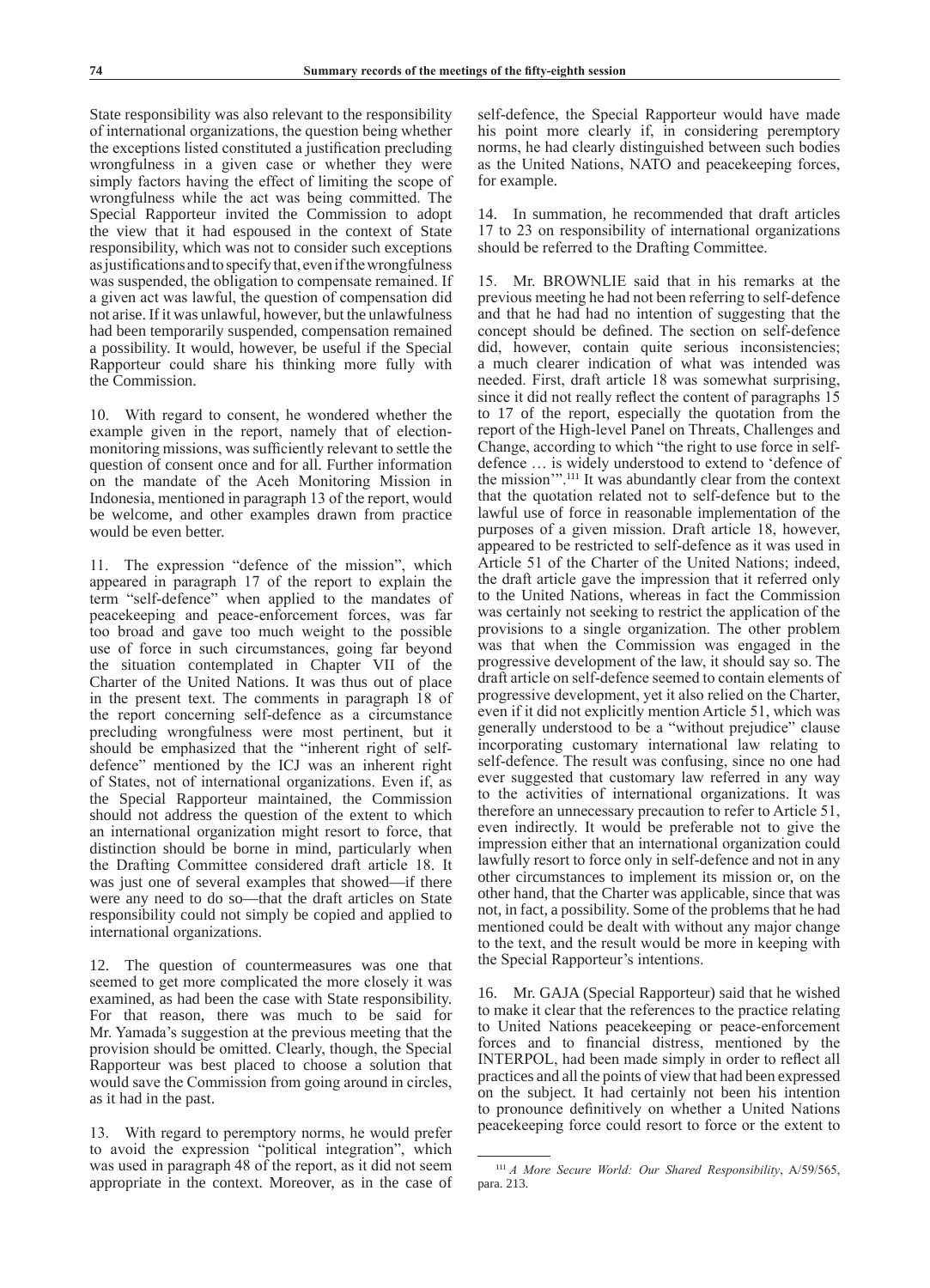which it could do so under the Charter, since that naturally depended on the force's mandate and the interpretation put on that mandate. The High-level Panel on Threats, Challenges and Change had clearly described what the practice was, namely that it was generally understood that the right to use force extended to "defence of the mission". That, however, did not amount to self-defence, and in any case it was not the kind of self-defence that was regarded as a circumstance precluding wrongfulness. He ought perhaps to have added a more explicit commentary to that effect. Paragraph 18 specifically stated that "[t]he invocability of self-defence should not be limited to the United Nations", but that did not mean that paragraphs 17 and 18 should be read as forming a continuous argument. The content of paragraph 17 was not what was covered by draft article 18.

17. The CHAIRPERSON said that the topic gave rise to a problem of methodology. The Commission was at one on the general principles and supported the Special Rapporteur's alignment of the draft articles with the draft articles on responsibility of States for internationally wrongful acts. However, that alignment was impossible in the case of circumstances precluding wrongfulness for the simple reason that the nature of international organizations as subjects of international law differed from that of States. Accordingly, the Commission ought, as had been recommended in every comment made, to consider whether it was possible to retain the approach adopted in the case of State responsibility or whether adjustments needed to be made.

18. Speaking as a member of the Commission, he said that it might be appropriate to go back to the advisory opinion on *Reparation for Injuries* issued by the ICJ in 1949, since the issue before the Commission was the interests, missions and purposes of an international organization, all of which related to the enjoyment by a subject of international law of a range of prerogatives and rights recognized by international law. The enjoyment of such prerogatives was accompanied by international responsibility, but in its management of that responsibility, an international organization was not a State or even a super-State. Secondly, the Commission was anxious to find examples of practice, and the report did not provide enough such examples. Some of the leading regional organizations in Africa had had some interesting experiences in that respect over the past few years, particularly when one international economic integration organization had unexpectedly found itself having to undertake peacekeeping missions in the territory of one of its member States. When a security problem had arisen in Liberia, a contingent of armed forces had been provided by Nigeria, which had used its dominant position within ECOWAS to justify its military presence in Liberia. The mission had been called an ECOWAS mission, but it had in fact been undertaken by Nigeria alone. That raised the question of whether an organization whose purpose was economic integration but which acted on a given occasion in pursuance of a mission or a mandate not its own would have to take responsibility for the consequences of such a change in its nature. In the case of confrontations on the ground, the question was whether the organization was justified, if responsibility was incurred, in invoking self-defence or any other circumstance precluding

wrongfulness. Other examples of practice could be found. In the case of Darfur, for instance, the African Union had announced an intention—to restore peace and install democracy—that was beyond its capacity to realize, with the result that it had been forced to call on the European Union, NATO and the United Nations for help. When the issue of responsibility arising from the participation of third international organizations in African Union missions or activities arose, it had to be determined whether the wrongfulness could, if necessary, be covered by the "host" or the "participating" international organization. Examples of practice could surely be found somewhere, since they certainly existed. The Commission should request the Special Rapporteur to look more closely into practice and to provide further information at the next session on the question of circumstances precluding wrongfulness, although it should not call into question the draft articles as a whole.

19. Mr. Sreenivasa RAO said that he had not meant that the Special Rapporteur ought to have considered existing practice and had failed to do so, but that no such practice existed. He fully supported the methodology adopted by the Special Rapporteur, who could not be faulted for not mentioning practice if none existed. That being the case, if members of the Commission could obtain relevant material to which the Special Rapporteur did not have access, it would be helpful if they made it available to him.

20. Mr. GAJA (Special Rapporteur) said that neither he, as Special Rapporteur, nor the Commission was mandated to pass judgement on specific cases or to determine whether, for instance, there had been consent or what the consequences might have been. However, if examples of practice did exist in the form of positions adopted by States or international organizations that had not been published, but of which members of the Commission were aware, he would be very glad to refer to them. Perhaps Commission members could use their personal contacts to get international organizations to communicate to them—and thus make available—relevant material, in which case the Commission could still reconsider the issues concerned on second reading. However, it would not be sensible to suspend the Commission's work in the hope of ultimately obtaining materials. Experience showed that States and international organizations were rather reluctant to transmit to the Commission material that was not published elsewhere. It was to be hoped, however, that the Commission's work would alert States and international organizations to what it needed, so that the Commission could revise its current activities in the light of further knowledge.

21. The CHAIRPERSON said that he would attempt to obtain material from Addis Ababa and Lagos, which he would immediately pass on to the Special Rapporteur.

22. Mr. ECONOMIDES likewise noted that the debate had demonstrated the impossibility of always following the general pattern of the draft articles on State responsibility; it was in fact the first time that there had been an acknowledgement that the situations involved could be completely different rather than identical. As several members of the Commission had rightly observed, practice was non-existent, which explained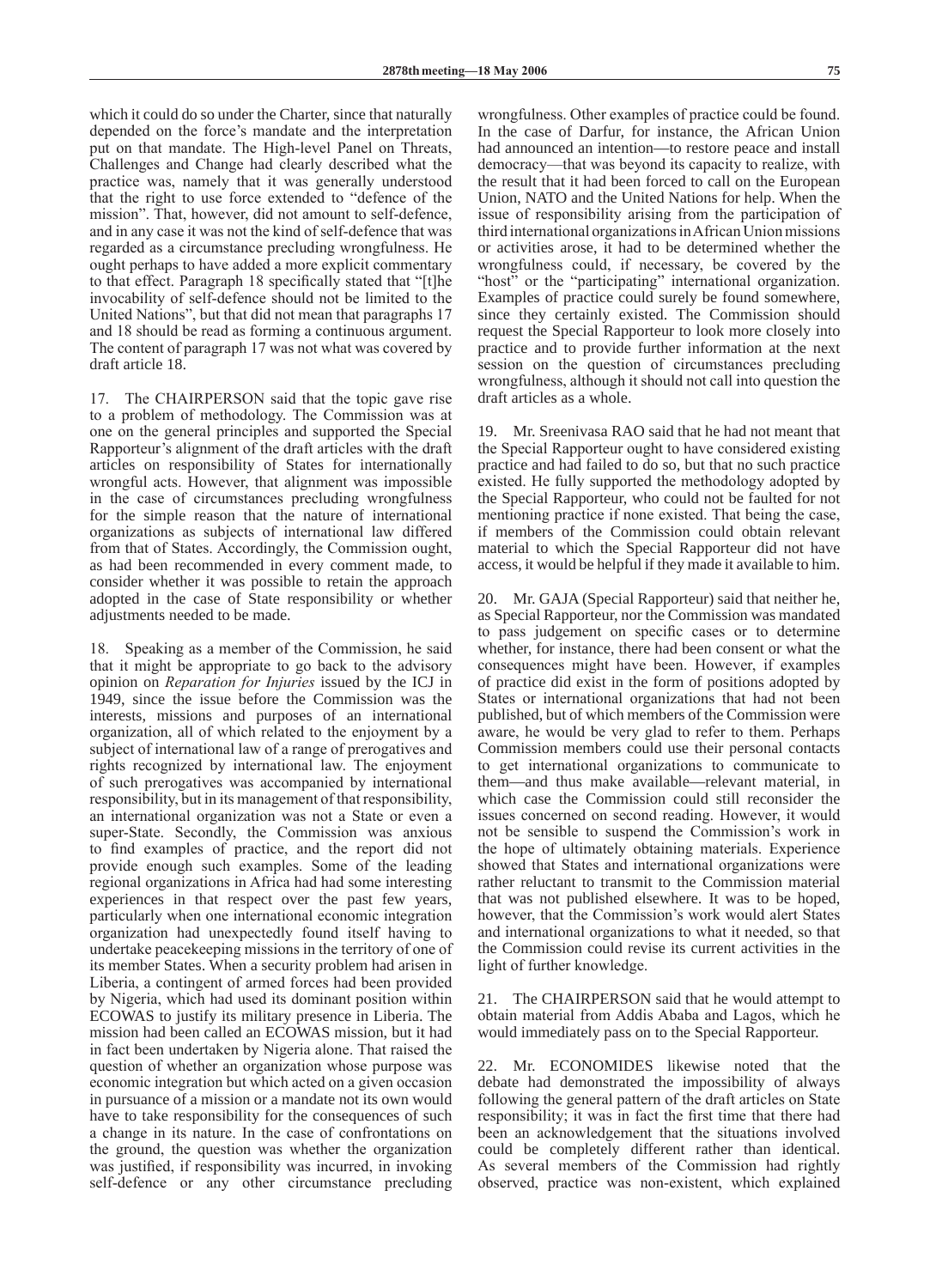why, despite the Special Rapporteur's endeavours, the report remained somewhat insubstantial. The absence of practice had two consequences: first, codification was impossible, since there was nothing to codify—as United Nations law was a *lex specialis* relating solely to the United Nations and the Charter, it could not be applied to all international organizations, even those with military functions; secondly, progressive development was impossible because it presupposed a knowledge of the issues and the existence of a modicum of practice. It was not even possible to draw analogies between States and international organizations, because the concerns were not the same. Some notions, like state of necessity, were already extremely difficult, if not impossible, to apply to States, and it was therefore obvious that they could not be applied blindly to international organizations in the absence of any practice.

23. In conclusion, he believed that the Commission must make a choice: either it copied a text in an artificial manner, which entailed certain risks, or it innovated by not always following the draft articles on State responsibility relating to circumstances precluding wrongfulness. He would endeavour to return to that point at a later stage.

24. Mr. RODRÍGUEZ CEDEÑO commended the Special Rapporteur on his full and well-structured fourth report on responsibility of international organizations, which was based on some particularly pertinent examples. The dearth of such examples, however, complicated the Commission's task. The draft articles proposed in the report were based on the corresponding draft articles on State responsibility of which the General Assembly took note in resolution 56/83 of 12 December 2001; that reference was necessary, even though the draft articles on State responsibility could not be applied *mutatis mutandis* to the responsibility of international organizations but had to be adapted, since two different subjects of international law were involved. Indeed, whereas the competence of an international organization was predicated on basic documents and the rules governing the organization, in other words on the organization's constituent instrument and the relevant regulations and resolutions of its various organs, a State's powers derived from the sovereignty implicit in the very definition of a State. Furthermore, given the diverse structure, purposes and competence of international organizations, any standards that were formulated would have to be of a very general nature that could cover all situations, for the draft articles could not apply exclusively to the United Nations. Moreover, the topic was more closely related to the progressive development of law than to codification, which was why the Commission should be extremely cautious when taking decisions. The practice mentioned by the Special Rapporteur was not sufficient to codify the rules governing circumstances precluding wrongfulness or, as others termed them, justifications. In any case, progressive development did not require repeated or constant practice, but simply the existence of sufficient material for the elaboration of standards or rules in that area. It was thus the evolution of international law, more than the existence of practice, that would permit the progressive development of that body of law.

25. Self-defence was a natural right constituting a customary exception to the use of force, which was prohibited by international law, in particular by Article 2, paragraph 4, of the Charter of the United Nations. That circumstance or justification, which was applicable in the context of relations between States, was acceptable in the context of the responsibility of international organizations, provided that two essential elements were borne in mind: necessity and proportionality. Naturally, preventive self-defence exercised under the theory of an imminent threat, which had been largely rejected by the international community, must be ruled out. The right of self-defence had been confirmed in several international texts, including the Declaration on Principles of International Law concerning Friendly Relations and Co-operation among States in accordance with the Charter of the United Nations. That was why he supported Ms. Escarameia's proposal to replace, in draft article 18, the words "Charter of the United Nations" with "international law", for the Charter did not cover certain aspects of the law on the use of force, including necessity and proportionality. In that context, he recalled the judgment of the ICJ in the *Military and Paramilitary Activities in and against Nicaragua* case of 1986, in which the Court had not upheld the argument that there was complete identity between the rules of customary international law on the lawfulness of the use of force and the provisions of the Charter (para. 176 of the judgment). In any event, he agreed with the Special Rapporteur that there were enough arguments in favour of including a provision of that nature in the draft text, and he agreed that draft article 18, together with the suggestions and comments as to how to improve it, should be referred to the Drafting Committee.

26. *Force majeure*, which might in some cases constitute a circumstance precluding wrongfulness, was an exception that was capable of being raised in international law, as the Permanent Court of Arbitration had found in the context of inter-State relations, and was transferable to the context of responsibility of international organizations. It was an external event comparable to an unforeseen occurrence that was beyond the control of the subject in question—in the case at hand, an organization—and prevented it from honouring an international obligation or complying with international law. The conditions governing situations of *force majeure* must be as clear and precise as they were in cases involving States.

27. The issue of whether an international organization's financial difficulties could be deemed a justification or circumstance precluding wrongfulness was a sensitive one. He did not believe that it was always possible to claim that the financial situation of an organization that was dependent on States' contributions justified the organization's failure to honour its international obligations. As the question was more closely related to the responsibility of States *vis-à-vis* the international organization, the two issues should be studied in tandem in due course.

28. As the Special Rapporteur stated in his report, necessity was one of the most controversial circumstances precluding wrongfulness. The state of necessity was not brought about intentionally, but stemmed from a State's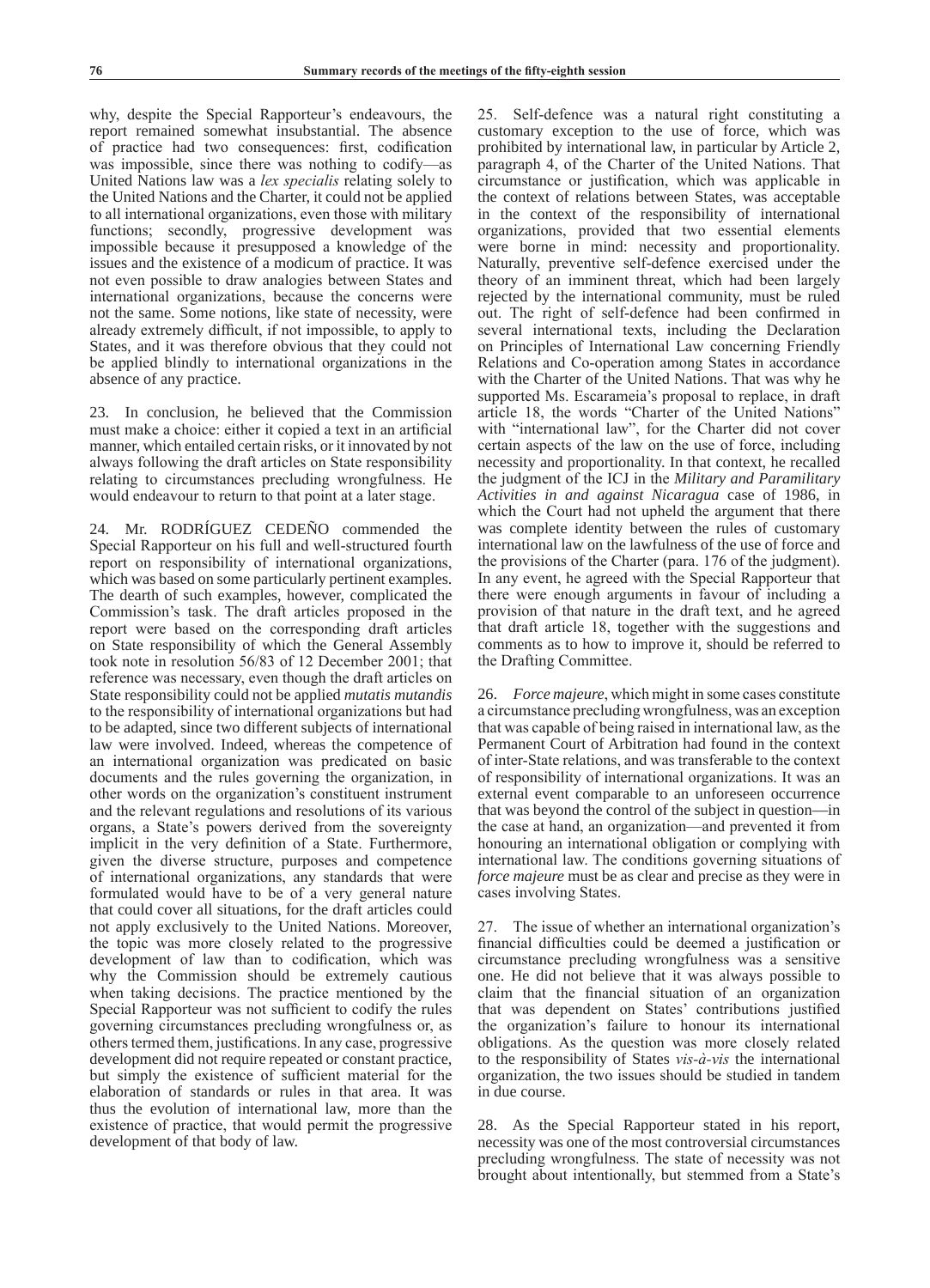need to protect itself from a grave and imminent peril. The result was a dilemma in which the need to protect essential State interests had to be weighed against the violation of or non-compliance with international obligations. A number of conditions, set forth in article 25 of the draft articles on State responsibility, had to be met in order to invoke necessity in that context. The assessment of the situation could not be prejudged, as the ICJ had found in its 1997 judgment in the *Gabčíkovo–Nagymaros Project* case. That exception, as the Special Rapporteur had noted, was valid in the context of the responsibility of international organizations, even if the expression "essential interests" meant something different. In any event, as the Court had noted in the aforementioned judgment, that ground could be accepted only on an exceptional basis (paras. 51–58 of the judgment).

29. In conclusion, he supported referring the draft articles to the Drafting Committee, whose task would be extremely complicated, since the final wording would have to take account of the nature of international organizations as subjects of international law and would have to be based, to the extent possible, on the relevant provisions of the draft articles on State responsibility.

30. Mr. FOMBA said that the Special Rapporteur had brilliantly elucidated the main issue raised by the topic, namely the similarities and differences between an international organization and a State and the legal consequences that must be drawn therefrom with respect to responsibility. By way of general remarks, he said that he found the analogical approach taken by the Special Rapporteur in his report to be justified and noted that he had not maintained the distinction between causes of justification and excuses that the Commission had drawn in the past in the context of State responsibility. As to the circumstances precluding wrongfulness that had not been incorporated in the draft articles on State responsibility, the Special Rapporteur, advocating coherence, proposed to exclude them in the case of international organizations, substantiating his argument with the example of coercion (para. 8 of the report). Yet that circumstance seemed to be implicitly included in draft article 18 (*a*) on State responsibility,<sup>112</sup> and the Special Rapporteur's reasoning thus appeared to be a contradiction in terms. The viewpoints expressed on the matter by Belarus and the Russian Federation<sup>113</sup> were not without interest. He nevertheless believed that, in the absence of an in-depth review of the question, one could accept the Special Rapporteur's argument.

31. On the matter of consent, the Special Rapporteur rightly concluded that there was no reason to adopt differing approaches for States and international organizations insofar as the conditions under which consent represented a circumstance precluding wrongfulness were concerned, and he endorsed that view.

32. As to self-defence, he could accept the Special Rapporteur's argument that the invocability of self-defence should not be limited to the United Nations and that the sole conditions for engaging in the measure of self-defence were that it should be lawful and taken in conformity with the Charter of the United Nations. He endorsed the draft article to that effect proposed by the Special Rapporteur. He also agreed with the Special Rapporteur that the invocability of self-defence by an international organization in case of an armed attack against one of its members should not be completely ignored and that it should be mentioned in the commentary at least. He had no strong opinions on countermeasures as mentioned in draft article 19, although it would seem that the Commission was in a position to move in the direction of alternative B, suggested by the Special Rapporteur in paragraph 25 of the report.

33. The Special Rapporteur's argument in favour of the invocation by an international organization of *force majeure* as a circumstance precluding wrongfulness presented no particular difficulty either in terms of justification, even if it was not always obvious, or in terms of coherence. According to the Special Rapporteur, "financial distress" could constitute an instance of *force majeure*, and the fact that it could be due to the conduct of the organization's member States did not prevent the organization, as a separate entity, from availing itself of that situation. The Special Rapporteur rested his argument on the principle that the personality of the international organization was superimposed upon that of its member States, and not upon the principle of subrogation. He had no real difficulty with the draft article proposed in paragraph 20 of the report, which was modelled on draft article 23 of the text on State responsibility.<sup>114</sup>

34. Turning to distress, he said that unless practice on the matter was clarified, there might be some reluctance to support the Special Rapporteur's proposal, as the hypothetical example given by Klein and mentioned in a footnote to paragraph 33 might lead some to urge caution. On the question of necessity, the Special Rapporteur reached the conclusion that there was no reason for departing from the model provided by draft article 25 on State responsibility.<sup>115</sup> Absent an in-depth consideration of practice, if any existed, the Special Rapporteur's argument, which seemed driven by a particular interpretation of the functional and legal nature of international organizations, might furnish a good working hypothesis.

35. With regard to compliance with peremptory norms, he regretted that the Special Rapporteur did not explain why the attribution to a regional organization of certain powers of military intervention could be viewed as contravening a peremptory norm. Nevertheless, he fully endorsed the idea put forward by the Special Rapporteur that the situation might be different for regional organizations that were given the power to use force if that power represented an element of political integration among the member States. In a footnote to paragraph 48, the Special Rapporteur rightly cited the relevant provisions of article 4 (*h*) of the Constitutive Act of the African Union, which provided, *inter alia*, for the "right

<sup>112</sup> *Yearbook … 2001*, vol. II (Part Two) and corrigendum, p. 27, and pp. 69–70 for the commentary thereto.

<sup>113</sup> *Official Records of the General Assembly, Sixtieth Session, Sixth Committee,* 12th meeting (A/C.6/60/SR.12), paras. 50 and 70, respectively.

<sup>114</sup> *Yearbook … 2001*, vol. II (Part Two) and corrigendum, p. 27, and pp. 76–78 for the commentary thereto.

<sup>115</sup> *Ibid.*, p. 28, and pp. 80–84 for the commentary thereto.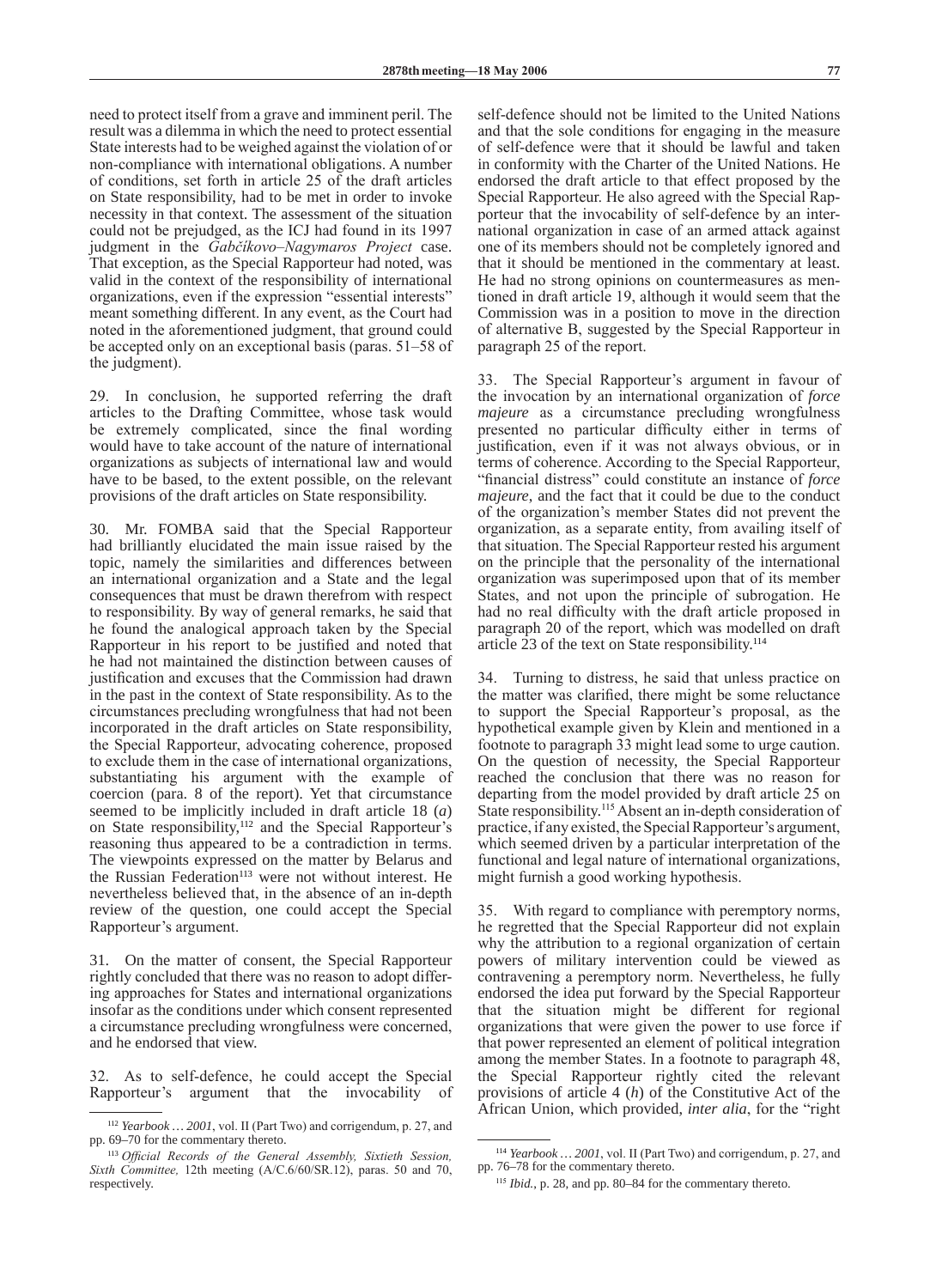… to intervene in a Member State pursuant to a decision of the Assembly in respect of grave circumstances, namely, war crimes, genocide and crimes against humanity". One might also cite in that context the relevant provisions in articles 2, 6 (3) and 52 of the Protocol relating to mutual assistance on defence and articles 1 and 52 of the Protocol Relating to the Mechanism for Conflict Prevention, Management, Resolution, Peace-keeping and Security, adopted by ECOWAS on 29 May 1981 and 10 December 1999, respectively. In paragraph 49 of the report, the Special Rapporteur pointed out that the application to international organizations of the "without prejudice" provision in Chapter V of Part One of the draft articles on State responsibility might present some "special features", without specifying what those features were, while indicating that the general statement contained in draft article  $26$  on State responsibility<sup>116</sup> could be reproduced by inserting the term "international organization" instead of "State". In the absence of an in-depth analysis substantiating the existence of such special features, he could accept the practical solution envisaged by the Special Rapporteur. Lastly, he had no special problems with draft article 24 on the consequences of invoking a circumstance precluding wrongfulness. In conclusion, he endorsed the referral of the draft articles to the Drafting Committee.

36. Mr. CHEE commended the Special Rapporteur on his well-researched fourth report on the responsibility of international organizations in relation to circumstances precluding wrongfulness, which paralleled eight corresponding draft articles in the text on State responsibility. His proposed draft article 17 on consent, for example, used the same wording as draft article 20 of the draft on State responsibility,117 and he supported it.

37. Draft article 18 provided that self-defence constituted a circumstance precluding the wrongfulness of an act of an international organization taken in conformity with the Charter of the United Nations. The Special Rapporteur referred to the distinction between peacekeeping and peace enforcement that had been made by the ICJ in its 1962 advisory opinion on *Certain Expenses of the United Nations*, a distinction based on the idea that peacekeeping operations were not directed at anyone in particular but were simply intended to separate the parties to a conflict, whereas peace-enforcement actions fell under Chapter VII of the Charter. Article 51 of the Charter provided that an armed attack against a State was a precondition for the exercise of self-defence. The application to United Nations peacekeeping forces of the Charter's prerequisites for action in self-defence imperilled those forces when they were engaged in a military operation. United Nations peacekeeping forces were thus placed at a disadvantage if the rules of engagement were based on Article 51 of the Charter. According to the Charter, the right of self-defence came into play for the victim only after the armed attack had occurred and it might be too late for the victim to respond. He noted in that connection that while the Charter permitted self-defence, it left the modalities for exercising that right unclear. Moreover, the right of self-defence

could be exercised until the Security Council had taken measures necessary to maintain international peace and security. The time between the action by the Security Council and the act of self-defence by the victim might be too long for the victim to respond to the immediate use of destructive force by the attacking side, especially in view of the destructive nature of modern weaponry. In the light of that consideration, the Commission could perhaps resort to the classical or customary rule of international law dealing with self-defence. One last point to be borne in mind was that under that rule, an act of self-defence must observe the proportionality rule.

38. Regarding countermeasures in respect of an internationally wrongful act, he suggested that alternative B for draft article 19, proposed by the Special Rapporteur in paragraph 25 of his report, reflected the view expounded in paragraph 22 of the report that a substantial body of literature analysing practice relating to the admissibility of countermeasures by international organizations showed that the fact that international organizations could in certain cases take countermeasures was not contested. However, the circumstances in which an organization could resort to countermeasures under the current regime of responsibility of international organizations had yet to be determined. The Special Rapporteur had been wise to defer consideration of that subject until State practice and doctrine were sufficiently developed.

39. On the question of *force majeure*, the Special Rapporteur had reproduced in draft article 20 the wording of article 23 of the draft articles on State responsibility.118 The situation was analogous to the one contemplated in article 61 of the 1969 Vienna Convention, in which non‑performance of a treaty obligation could be justified by a situation that made such performance impossible. In article 21, on distress, the Special Rapporteur invoked the wording of article 24 of the draft articles on State responsibility.119

40. Necessity, as the Special Rapporteur noted, had always been considered only in relation to States, but there were several cases, referred to in paragraphs 37 to 41 of the report, in which necessity had been invoked by an international organization as a circumstance precluding wrongfulness. He supported draft article 22, which the Special Rapporteur had proposed on that question. He likewise endorsed draft articles 23 (Compliance with peremptory norms) and 24 (Consequences of invoking a circumstance precluding wrongfulness) and recommended that the entire set of draft articles on responsibility of international organizations should be sent to the Drafting Committee.

41. Mr. KOLODKIN said that he considered the fourth report on responsibility of international organizations to be of high calibre. The Special Rapporteur's work on circumstances precluding wrongfulness was entirely in line with the contemporary state of affairs. Practice in that area was indeed limited, and even though one might wish to see additional examples, they were not to be found. The most appropriate tactic was to follow the pattern of the

<sup>116</sup> *Ibid.*, p. 28.

<sup>117</sup> *Ibid.*, p. 27.

<sup>118</sup> *Ibid.*

<sup>119</sup> *Ibid.*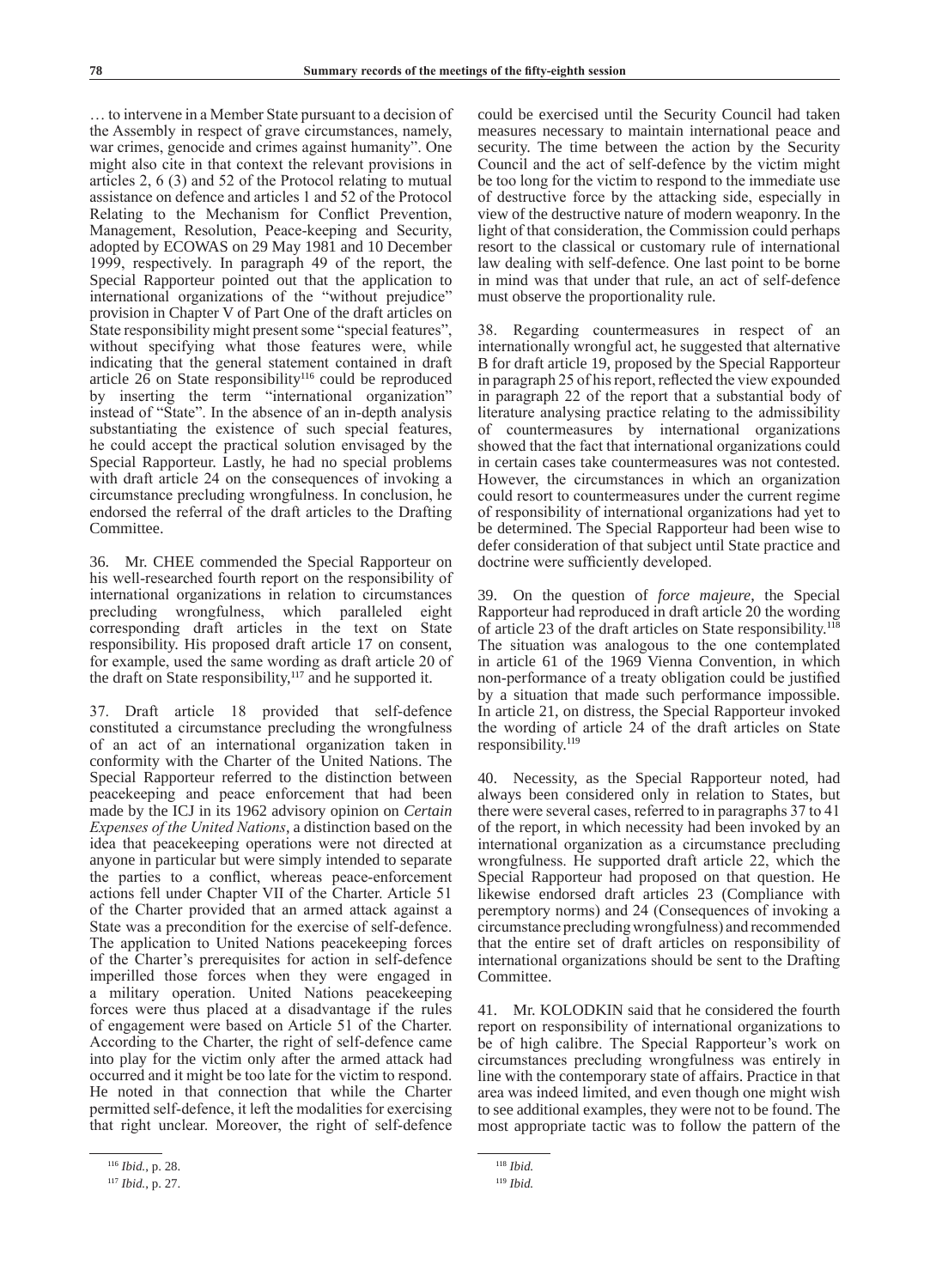draft articles on responsibility of States for internationally wrongful acts.

42. He saw no need to analyse the conditions under which self-defence on the part of an international organization was or was not lawful. It was simply necessary to stipulate that an act could not be considered unlawful if it constituted a measure of self-defence as defined in international law. As for coercion, it was adequately covered by draft article 14 (*a*), and to devote a separate article to it as a circumstance precluding wrongfulness was unwarranted, as the Special Rapporteur rightly pointed out.

43. The examples given by the Special Rapporteur were not always well chosen. For example, judgment No. 24 of the Administrative Tribunal of the Organization of American States in *Fernando Hernández de Agüero* v. *Secretary General of the Organization of American States*, cited in paragraph 29 in the context of *force majeure*, concerned a contract that had not given rise to obligations under international law. Similarly, it was difficult to understand the distinction between consent to a specific military intervention and general consent (para. 48). Nor was it easy to understand how the lawfulness of consent to an intervention could be based on the degree of political integration.

44. Nevertheless, he was in favour of referring the entire set of draft articles to the Drafting Committee, with the exception of draft article 19, which ought to be left blank, as the Special Rapporteur proposed in alternative A in paragraph 25 of the report.

# **Shared natural resources<sup>120</sup> (A/CN.4/560, sect. A, A/CN.4/L.683, A/CN.4/L.688)**

# [Agenda item 5]

### Report of the Working Group

45. Mr. CANDIOTI (Chairperson of the Working Group on Shared natural resources), introducing the report of the Working Group (A/CN.4/L.683), said that the Group had held five meetings in May 2006, during which it had continued its consideration of the draft articles submitted by the Special Rapporteur in his third report.121 It had also considered the report of the Working Group from the fifty-seventh session<sup>122</sup> and a working paper prepared by the Special Rapporteur containing revised texts of draft articles 9 to 22. A groundwaters expert from UNESCO had been present at the first three meetings. The Working Group was submitting, in the annex to its report, a revised text of the 19 draft articles which could be referred to the Drafting Committee.

46. As at the previous session, the Working Group had taken the view that it was premature to prejudge the final form of the document, given the differing views expressed on the subject by States in the Sixth Committee (A/ CN.4/560, paras. 42–43). For that reason, draft article 4 as proposed by the Special Rapporteur had been deleted, and draft article 19 had been shortened considerably. The Working Group had also decided not to deal with the final clauses (arts. 22–25).

47. The Working Group had agreed to organize the draft articles in such a way that the general principles would appear in the earlier parts. Accordingly, draft article 3 (Bilateral and regional arrangements) had been shifted to Part V and draft article 10 (Monitoring) to Part III. At the fifty-seventh session the Working Group had discussed whether it would be necessary to distinguish among obligations that applied to all States generally, obligations of aquifer States *vis‑à-vis* other aquifer States and obligations of aquifer States *vis-à-vis* third States. At the current session it had decided that some draft articles should impose obligations on third States while others would cover the obligations of aquifer States *vis-à-vis* third States. In reaching those conclusions the Working Group had favoured the protection of transboundary aquifers or aquifer systems.

48. The footnotes denoted aspects that might require clarification or elaboration in the commentary. The draft article numbers appearing in square brackets corresponded to those of the draft articles in the Special Rapporteur's third report.

49. Turning to the draft articles themselves, he recalled that he had already introduced the revised texts of draft articles 1 to 8 at the fifty-seventh session.<sup>123</sup> Only draft articles 2, 3, 5 and 6 had been amended since then. The definition of "non-recharging aquifer" had been removed from draft article 2, because the Working Group had decided to delete the term from all the draft articles. On the other hand, definitions of the terms "recharge zone" and "discharge zone" had been added. After considering the draft articles as a whole, the Working Group had decided not to change the second sentence of draft article 3, which enunciated the principle that each aquifer State had sovereignty over the portion of a transboundary aquifer or aquifer system located within its territorial jurisdiction. However, that sovereignty was not absolute. Paragraph 2 of draft article 5 (Factors relevant to equitable and reasonable utilization) had been amended to include the idea—previously reflected in draft article 11 in the Special Rapporteur's third report—that special regard should be given to vital human needs in determining which utilizations of a transboundary aquifer or aquifer system were reasonable and equitable. Former draft article 11 had been deleted because it duplicated the new draft articles 4 and 5. In draft article 6 (Obligation not to cause harm to other aquifer States), the controversial phrase "in their territories" had been deleted from paragraph 2, but the commentary would reflect that that article was intended to cover activities undertaken in a State's own territory, although it was unlikely that an aquifer State would cause harm to another State through an aquifer or aquifer system by engaging in activities outside its territory. The Working Group had also decided not to address the issue of compensation in circumstances where harm

<sup>120</sup> See *Yearbook … 2005*, vol. II (Part Two), paras. 30–31.

<sup>121</sup> *Yearbook … 2005*, vol. II (Part One), document A/CN.4/551 and Add.1.

<sup>122</sup> Mimeographed document; available on the Commission's website (A/CN.4/L.681 and Corr.1).

<sup>123</sup> *Yearbook … 2005*, vol. I, 2863rd meeting, paras. 7–17.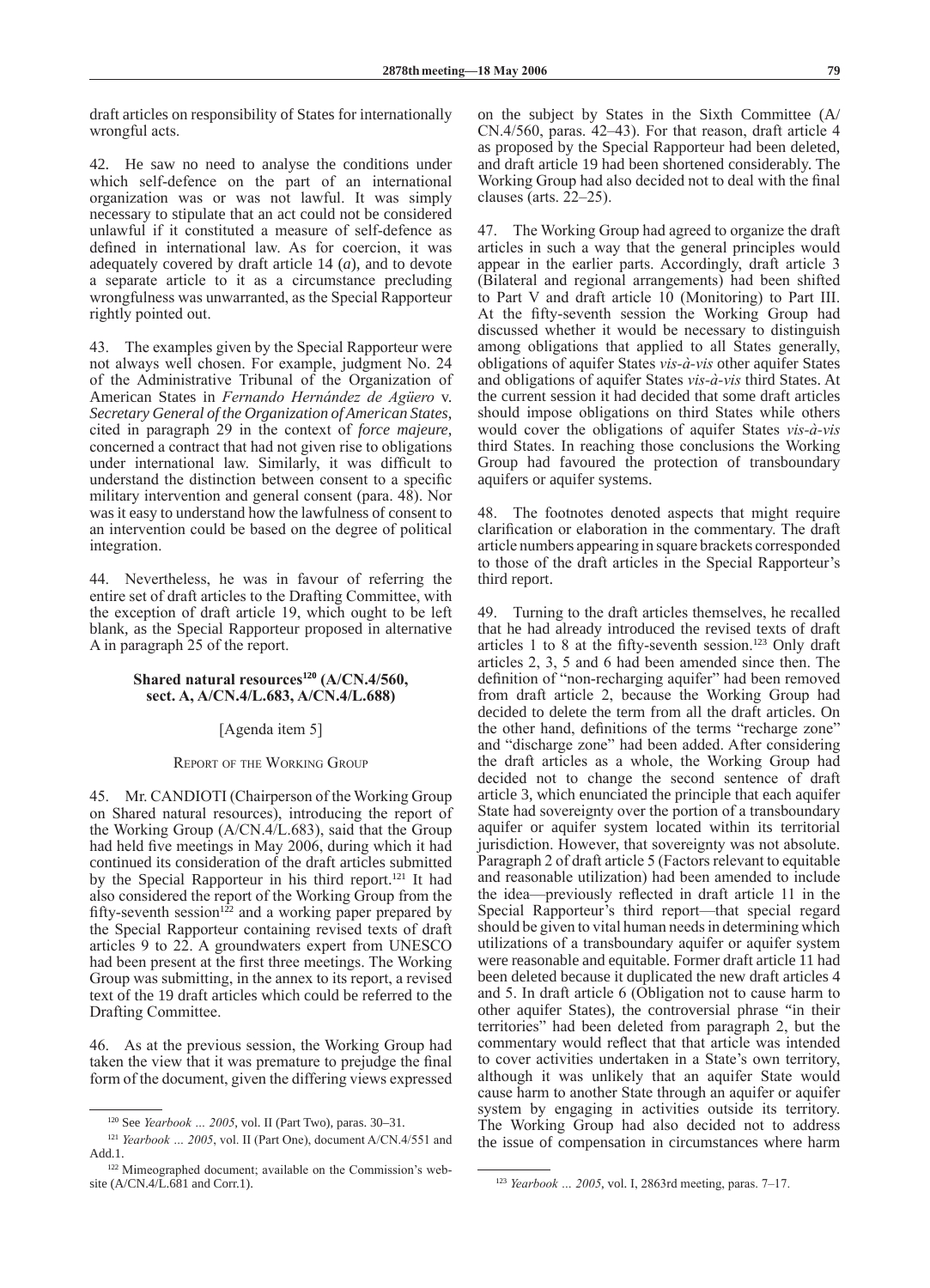resulted despite efforts to eliminate or mitigate such harm, because it considered that the issue was already covered by other areas of international law and did not require special treatment with respect to transboundary aquifers. Accordingly, two footnotes referring to the question had been deleted.

50. Turning to Parts III, IV and V of the draft articles, he said that draft article 9 (Protection and preservation of ecosystems) had been reformulated to clarify its meaning. The Working Group had decided to limit the obligation of States to the taking of "all appropriate measures" for the protection of ecosystems so as to allow States greater flexibility in the implementation of their responsibilities under that provision. There might be instances in which changing an ecosystem in some appreciable way might be justified by other considerations, including the utilization of the aquifer in accordance with the draft articles.

51. On draft article 10, the Working Group had decided to merge the obligations relating to the protection of recharge and discharge zones in a single paragraph because they were similar. It had also considered that the obligation to prevent pollution in the recharge zone would fit better in the context of draft article 11 (former article 14), which dealt specifically with pollution. The Working Group had also decided that the obligation to protect the aquifer should include all States in whose territory a recharge or discharge zone was located, even if they were not aquifer States. Aquifer States were themselves covered by the duty to cooperate in draft article 7.

52. The Working Group's discussions on draft article 11 (Prevention, reduction and control of pollution) had focused on whether more emphasis should be placed on prevention by having an independent article on the precautionary principle. Given the fragile nature of transboundary aquifers, it had decided to strengthen the obligation by changing the wording from "are encouraged to take a precautionary approach" to "shall take a precautionary approach".

53. Draft article 12 (Monitoring) had been moved from Part II to Part III, since it related more directly to protection, preservation and management rather than to general principles. It had also been rearranged, so that it set forth the general obligation to monitor transboundary aquifers, jointly if possible, in the first paragraph and the modalities of such monitoring in the second. The modalities remained recommendatory in order to facilitate State compliance.

54. Draft article 13 (Management) was substantially the same as the text proposed by the Special Rapporteur in his third report as draft article 15, except that it now mandated that a joint management mechanism should be established wherever appropriate, given the importance attached to that question by groundwater experts. However, it was recognized that it might not always be possible to establish such a mechanism in practice.

55. Part IV, on activities affecting other States, currently contained only draft article 14 (Planned activities): it consisted of the merged texts of draft articles 16 and 17 proposed by the Special Rapporteur, which had covered the same situation. The Working Group had decided to broaden the scope of draft article 14 substantially by making it apply not only to aquifer States, but to any State that had reasonable grounds for believing that a planned activity in its territory could affect a transboundary aquifer or aquifer system and thereby have a significant adverse impact on another State.

56. Part V was entitled "Miscellaneous Provisions" and contained draft articles 15 to 19. In draft article 15, the Working Group had preferred the word "cooperation" to "assistance", since it better represented the two-sided process needed to foster sustainable growth in developing countries. The commentary would indicate that the types of cooperation listed in the article were merely examples. States could choose the type of cooperation that they wished to engage in to fulfil the obligation set forth in the first sentence.

57. Draft article 16 dealt with emergency situations. The concept of "emergency" was defined in paragraph 1 as a situation resulting suddenly that posed an imminent threat of causing serious harm to States. The commentary would make clear that the requirement of suddenness would not exclude situations that could be predicted in a weather forecast. Paragraph 2 allowed States to derogate from the provisions of draft articles 4, 5 and 6 when an emergency posed a threat to vital human needs. Paragraph 3 set out the modalities for responding to an emergency that affected a transboundary aquifer.

58. Draft article 17 had not elicited any particular discussions in the Working Group and had not been the subject of any amendments. Draft article 18, on the other hand, had been one of the most contentious draft articles. Some members had had difficulty imagining a situation in which national security issues should take precedence over other provisions of the draft articles. Others had expressed the view that such protection was of the utmost importance to States and would be called for by the Sixth Committee. They had argued that in many circumstances, the draft articles required States to share more information than was strictly necessary for the protection of the aquifers and that the protection of information vital to national security would not interfere with the functioning of the other provisions of the draft articles. In any case, the Working Group had decided that the disagreement on that point would be reflected in the commentary. As there had been differences of opinion with regard to the suggestion to include the protection of industrial secrets and intellectual property in draft article 18, the Working Group had decided that the matter should likewise be dealt with in the commentary.

59. Draft article 19 (Bilateral and regional arrangements) had been considerably shortened so as not to prejudice, as had been noted earlier, the final form of the draft articles. The final two paragraphs had been deleted, because they had not been considered relevant to nonbinding instruments. Should the Commission decide to recommend a binding instrument, it might wish to revisit draft article 19 as originally proposed by the Special Rapporteur. The same reasoning applied in the case of draft article 4.